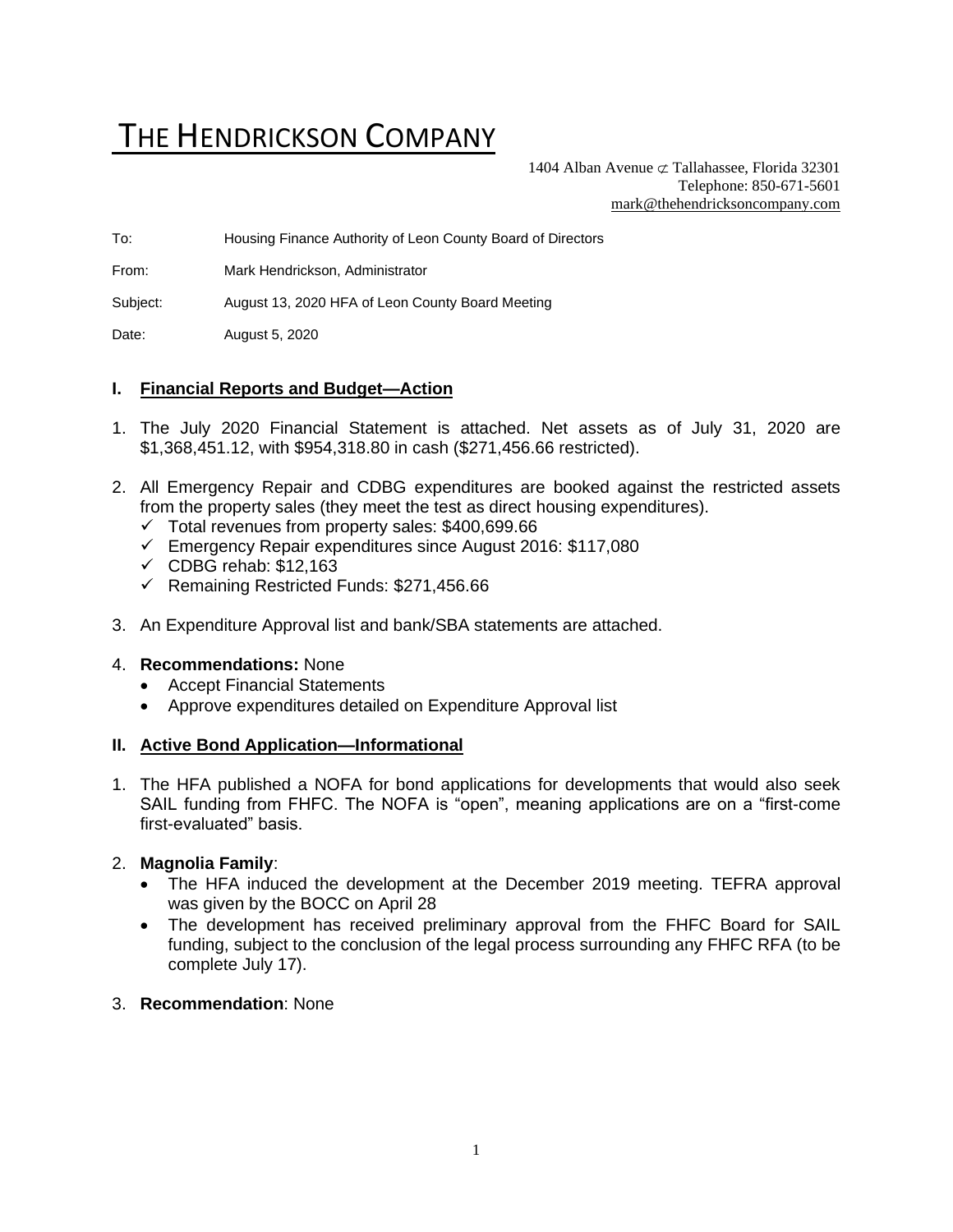| Name                                | <b>Magnolia Family</b>                                                           |
|-------------------------------------|----------------------------------------------------------------------------------|
| Owner Entity*                       | Country Club Magnolia Family, LP                                                 |
| Developer/Location                  | New Affordable Housing Partners, LLC. Atlanta, Georgia                           |
|                                     | Tallahassee Housing Economic Corporation, Tallahassee, Florida                   |
| Type                                | <b>New Construction</b>                                                          |
| Street Address                      | Canton Circle, 150' SW of the intersection of Canton Circle & Country Club Drive |
| <b>County Commission District</b>   | District 1, Bill Proctor                                                         |
| Units                               | 130                                                                              |
| Bedrooms                            | 252                                                                              |
| # of Buildings                      | 5 residential buildings                                                          |
| # of Stories                        | 3                                                                                |
| <b>Credit Underwriter</b>           | Seltzer Management                                                               |
| <b>Estimated Closing Date</b>       | <b>Early 2021</b>                                                                |
| <b>Bond Request</b>                 | \$15,000,000 or \$115,385/unit                                                   |
| Permanent Loan Bond Amount          | TBD                                                                              |
| SAIL & ELI Funding                  | \$6,2111,577                                                                     |
| <b>Housing Credit Investor</b>      | TBD                                                                              |
| <b>Housing Credits</b>              | TBD                                                                              |
| <b>TEFRA Approval</b>               | 4-28-20                                                                          |
| <b>Total Cost</b>                   | \$24,623,515                                                                     |
| <b>Total Cost Per Unit</b>          | \$189,412                                                                        |
| <b>Land Cost</b>                    | \$0-Ground Lease from Tallahassee Housing Authority                              |
|                                     | \$0//unit                                                                        |
| <b>Acquisition of Building Cost</b> | <b>NA</b>                                                                        |
| <b>Hard Construction Cost</b>       | \$16,314,670                                                                     |
|                                     | \$125,497/unit                                                                   |
| <b>General Contractor</b>           | <b>TBD</b>                                                                       |
| <b>Credit Enhancement</b>           | TBD                                                                              |
| Set-Aside Period                    | 50 years                                                                         |
| Set-Aside Levels                    | 10.0% (13 units) <33% AMI for 15 years, then 60% AMI                             |
|                                     | 90.0% (117 units) <60% AMI                                                       |

# **III. Emergency Repair Program—Informational**

- 1. The HFA authorized an emergency repair program, for minor repairs that need immediate attention—and are not covered by the County's SHIP Program. A total of \$50,000 has been committed for FY 19-20. Individual repairs are limited to \$1,650 per home (\$7,500 for senior or persons with special needs that reside in mobile homes).
- 2. Of the FY 19-20 allocation, \$42,786 has been encumbered with \$24,311 of that spent.
- 3. **Recommendation**: None.

# **IV. Real Estate—Informational**

- 1. The Real Estate Division is responsible for selling surplus properties designated for affordable housing, with proceeds of the sale coming to the HFA. There two new sales in July—with net to HFA of \$8,750 (checks not received).
- 2. Sales of seven properties by the Real Estate Division generated total revenues to the HFA of \$107,102. As of August 5, 2020, sales of 48 properties by Ketcham Realty have generated \$293,597.66 to the HFA. The new total is now \$400,699.66.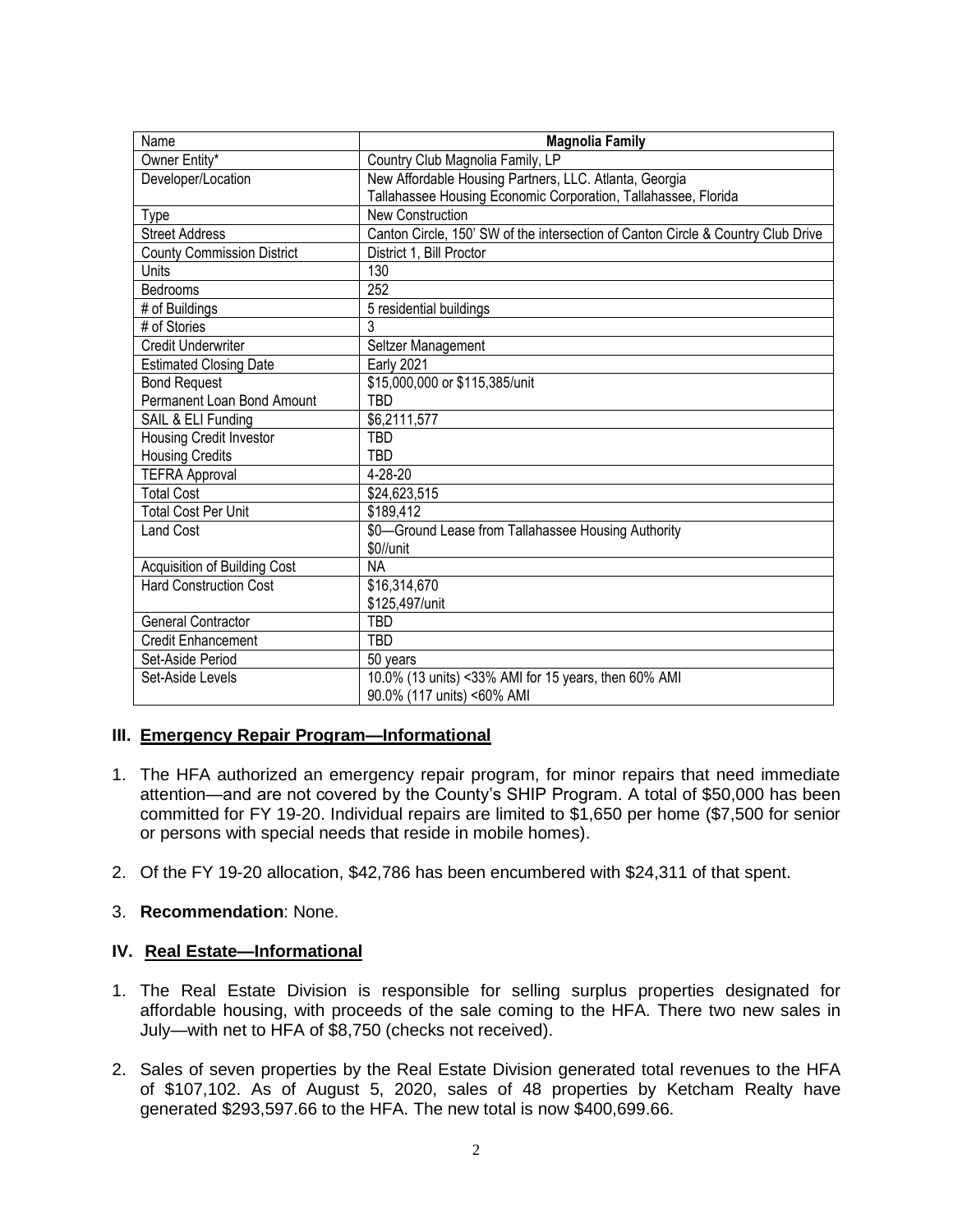| PROPERTIES SOLD BY COUNTY |                 |                           |                     |                    |    |              |                |  |  |
|---------------------------|-----------------|---------------------------|---------------------|--------------------|----|--------------|----------------|--|--|
| Property                  |                 | <b>Sales Price</b>        | <b>County Costs</b> |                    |    | <b>HFA</b>   | <b>Deposit</b> |  |  |
| Calloway Street           | \$              | 5,900.00                  | \$                  | 700.00             | \$ | 5,200.00     | 3/29/2017      |  |  |
| 278 Oakview Drivie        | \$<br>27,300.00 |                           | \$                  | 775.00             | \$ | 26,525.00    | 1/5/2017       |  |  |
| 114 Osceola Street        | \$              | 34,100.00                 | \$                  | 1,523.00           | \$ | 32,577.00    | 8/29/2016      |  |  |
| 723 Frankie Lane Drive    | \$              | 12,000.00                 | \$                  | 700.00             | \$ | 11,300.00    | 12/1/2016      |  |  |
| 2109 Holton Street        | \$              | 6,500.00                  | \$                  | 1,700.00           | \$ | 4,800.00     | 2/15/2017      |  |  |
| 6009 Sam's Lane           | \$              | 3,000.00                  | \$                  | 600.00             | \$ | 2,400.00     | 5/15/2018      |  |  |
| 7234 Dykes Road           | \$              | 25,000.00                 | \$                  | 700.00             | \$ | 24,300.00    | 1/11/2019      |  |  |
| <b>TOTAL COUNTY SALES</b> | \$              | 113,800.00                | \$                  | 6,698.00           |    | \$107,102.00 |                |  |  |
|                           |                 | PROPERTIES SOLD BY BROKER |                     |                    |    |              |                |  |  |
| Property                  |                 | <b>Sales Price</b>        |                     | <b>Ketcham Fee</b> |    | <b>HFA</b>   | <b>Deposit</b> |  |  |
| 1506 Crown Ridge Road     | \$              | 8,100.00                  | \$                  | 1,500.00           | \$ | 6,600.00     | 5/10/2019      |  |  |
| 2997 Lilly Road           | \$              | 8,100.00                  | \$                  | 1,500.00           | \$ | 6,600.00     | 5/10/2019      |  |  |
| 4060 Morgan Road          | \$              | 7,000.00                  | \$                  | 1,500.00           | \$ | 5,500.00     | 5/10/2019      |  |  |
| 4037 Bishop Road          | \$              | 8,000.00                  | \$                  | 1,500.00           | \$ | 6,500.00     | 5/10/2019      |  |  |
| 4033 Bishop Road          | \$              | 8,000.00                  | \$                  | 1,500.00           | \$ | 6,500.00     | 5/10/2019      |  |  |
| 4043 Buster Road          | \$              | 8,000.00                  | \$                  | 1,500.00           | \$ | 6,500.00     | 5/10/2019      |  |  |
| 2572 Tiny Leaf Road       | \$              | 4,000.00                  | \$                  | 1,000.00           | \$ | 3,000.00     | 5/17/2019      |  |  |
| 1209 Southern Street      | \$              | 3,000.00                  | \$                  |                    | \$ | 3,000.00     | 5/17/2019      |  |  |
| 4065 Morgan Road          | \$              | 7,000.00                  | \$                  | 122.50             | \$ | 6,877.50     | 6/5/2019       |  |  |
| Monday Road               | \$              | 15,000.00                 | \$                  | 178.50             | \$ | 14,821.50    | 6/5/2019       |  |  |
| 12513 Forest Acres Trail  | \$              | 9,500.00                  | \$                  |                    | \$ | 9,500.00     | 6/5/2019       |  |  |
| 2993 Lilly Road           | \$              | 8,100.00                  | \$                  | 1,500.00           | \$ | 6,600.00     | 6/13/2019      |  |  |
| 714 Stafford Street       | \$              | 15,000.00                 | \$                  | 55.00              | \$ | 14,945.00    | 6/28/2019      |  |  |
| 2123 Flipper Street       | \$              | 4,000.00                  | \$                  | 1,500.00           | \$ | 2,500.00     | 7/26/2019      |  |  |
| Lilly Road                | \$              | 7,000.00                  | \$                  | 122.50             | \$ | 6,877.50     | 7/26/2019      |  |  |
| <b>Craft Street</b>       | \$              | 6,000.00                  | \$                  | 115.50             | \$ | 5,884.50     | 7/26/2019      |  |  |
| 3529 Sunburst Loop        | \$              | 4,000.00                  | \$                  | 102.00             | \$ | 3,898.00     | 7/26/2019      |  |  |
| Moore Woods Rd            | \$              | 7,000.00                  | \$                  | 122.00             | \$ | 6,878.00     | 7/26/2019      |  |  |
| 7344 Poplar Point Drive   | \$              | 9,000.00                  | \$                  | 1,816.56           | \$ | 7,183.44     | 8/13/2019      |  |  |
| 1017 Dover Street         | \$              | 6,750.00                  | \$                  | 905.00             | \$ | 5,845.00     | 8/28/2019      |  |  |
| Abraham Street            | \$              | 6,750.00                  | \$                  | 905.00             | \$ | 5,845.00     | 8/28/2019      |  |  |
| 1118 Clay Street          | \$              | 6,750.00                  | \$                  | 905.00             | \$ | 5,845.00     | 8/28/2019      |  |  |
| Calloway Street           | \$              | 6,750.00                  | \$                  | 905.00             | \$ | 5,845.00     | 8/28/2019      |  |  |
| Delaware Street           | \$              | 6,000.00                  | \$                  | 1,500.00           | \$ | 4,500.00     | 8/28/2019      |  |  |
| 2277 Saxon Street         | \$              | 2,500.00                  | \$                  | 1,000.00           | \$ | 1,500.00     | 10/10/2019     |  |  |
| 10715 Tebo Trail          | \$              | 20,000.00                 | \$                  | 1,154.30           | \$ | 18,845.70    | 11/21/2019     |  |  |
| 4046 Morgan Road          | \$              | 7,000.00                  | \$                  | 567.50             | \$ | 6,432.50     | 11/25/2019     |  |  |
| 5017 Dust Bowl Lane       | \$              | 3,543.00                  | \$                  | 1,543.00           | \$ | 2,000.00     | 12/28/2019     |  |  |
| 413 Great Lakes Street    | \$              | 3,600.00                  | \$                  | 1,500.00           | \$ | 2,100.00     | 1/29/2020      |  |  |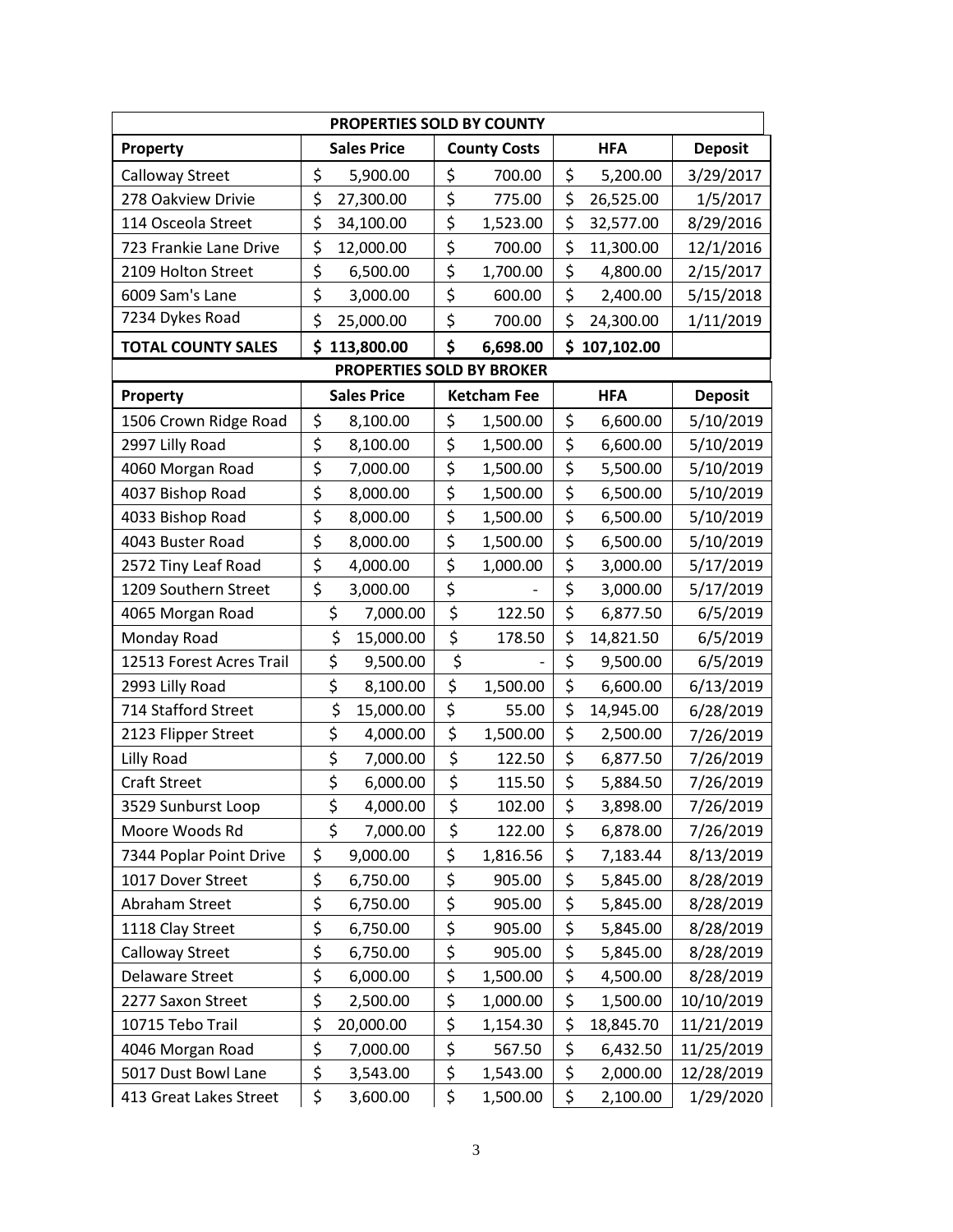| T and T Road             | \$               | 4,500.00  | \$<br>1,500.00  | \$<br>3,000.00   | 2/20/2020 |
|--------------------------|------------------|-----------|-----------------|------------------|-----------|
| Old Woodville            | \$               | 4,500.00  | \$<br>1,500.00  | \$<br>3,000.00   | 2/20/2020 |
| Clay Street              | \$               | 6,300.00  | \$<br>55.00     | \$<br>6,245.00   | 2/20/2020 |
| 2113 Wakulla Street      | \$               | 4,000.00  | \$<br>55.00     | \$<br>3,945.00   | 2/20/2020 |
| 3641 W W Kelley          | \$               | 8,000.00  | \$<br>1,527.98  | \$<br>6,472.02   | 2/20/2020 |
| 1905 Rhodes Cemetery Rd. | \$               | 25,000.00 | \$<br>8,858.00  | \$<br>16,142.00  | 3/5/2020  |
| 4006 Morgan Road         | \$               | 4,802.10  | \$<br>1,552.10  | \$<br>3,250.00   | 3/18/2020 |
| 4025 Morgan Road         | \$               | 8,074.50  | \$<br>74.50     | \$<br>8,000.00   | 4/27/2020 |
| 4029 Morgan Road         | \$               | 8,074.50  | \$<br>74.50     | \$<br>8,000.00   | 4/27/2020 |
| 4036 Buster Road         | \$               | 7,571.00  | \$<br>71.00     | \$<br>7,500.00   | 4/27/2020 |
| 462 Long Pine Drive      | \$               | 8,175.20  | \$<br>130.20    | \$<br>8,045.00   | 5/27/2020 |
| 4136 Cowan Drive         | \$               | 8,175.20  | \$<br>130.20    | \$<br>8,045.00   | 5/27/2020 |
| Volusia Street           | \$               | 4,500.00  | \$<br>1,500.00  | \$<br>3,000.00   | 5/27/2020 |
| 3584 Sundown Road        | \$               | 3,000.00  | \$<br>55.00     | \$<br>2,945.00   | 6/29/2020 |
| 823 Sundown Lane         | \$               | 2,500.00  | \$<br>55.00     | \$<br>2,445.00   | 6/29/2020 |
| 3543 Sundown Road        | \$               | 3,000.00  | \$<br>55.00     | \$<br>2,945.00   | 7/14/2020 |
| 3548 Sundown Road        | \$               | 3,000.00  | \$<br>55.00     | \$<br>2,945.00   | 7/14/2020 |
| <b>Springhawk Loop</b>   | \$               | 5,250.00  | \$<br>1,500.00  | \$<br>3,750.00   |           |
| 1129 Bennett Street      | \$               | 6,500.00  | \$<br>1,500.00  | \$<br>5,000.00   |           |
|                          | \$<br>340,365.50 |           | \$<br>46,767.84 | \$<br>293,597.66 |           |

3. **Recommendation**: None.

## **V. Legal Update—Informational**

- 1. HFA Counsel will report on their activities.
- 2. **Recommendation**: None.

# **VI. Occupancy Reports (Quarterly)—Informational**

- 1. Lakes at San Marcos is 96% occupied, down 1% in last quarter. Magnolia Terrace is 96.3% occupied, up 0.9% in last quarter. Kenwood Trace is 99%, up 1% from last quarter.
- 2. **Recommendation**: None.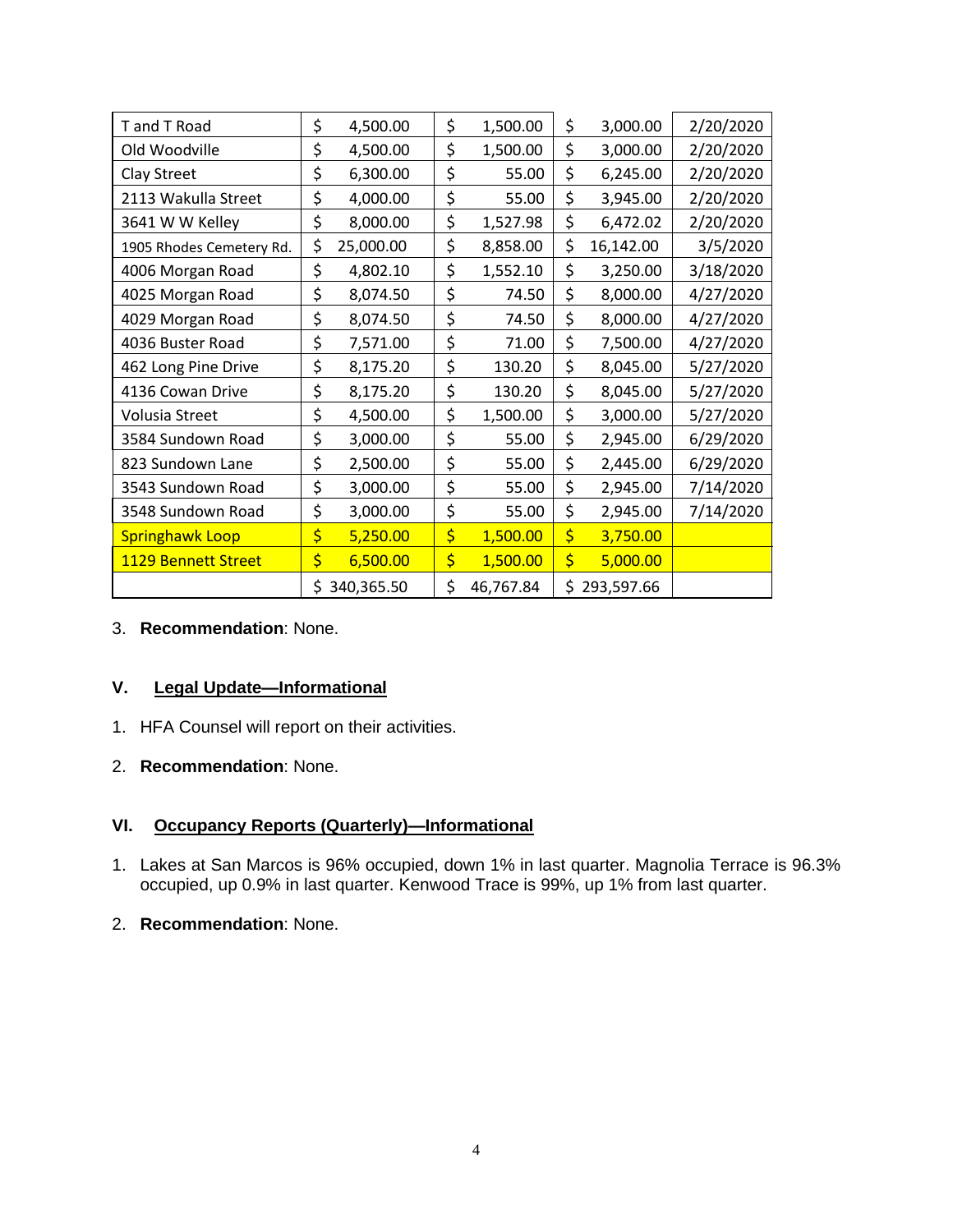# **VII. To-Do List—Informational**

| <b>To-Doltem</b>                                              | <b>HFA</b> | Admin | CAO SL | <b>NBN</b> | <b>Status</b>                | <b>Completed</b> |
|---------------------------------------------------------------|------------|-------|--------|------------|------------------------------|------------------|
| Meeting Date: June 11, 2020                                   |            |       |        |            |                              |                  |
| Board requested names of buyers of<br>properties              |            |       |        |            | List sent to<br><b>Board</b> |                  |
| Board asked if property use after sale<br>could be determined |            | х     |        |            | Unable to<br>determine       |                  |
| <b>Meeting Date</b>                                           |            |       |        |            |                              |                  |
| None                                                          |            |       |        |            |                              |                  |

# **VIII. State Legislative Update—Informational**

- 1. The Senate and House agreed to full funding for housing—the first time in 13 years. The full funding number is \$370 million. The importance of this cannot be understated.
- 2. The Sadowski Education Effort (SEE) was essential to this success. We weren't the only ones in the fight, but we were the ones getting the editorials written and in constant communication with legislators focused on this issue. Florida ALHFA's incredible relationship with FHFC/Trey Price was also massively helpful this year. There was truly a coordinated effort.
- 3. The Governor committed \$250 million of CARES Act funding to housing—primarily for rent and mortgage relief.
- 4. The Governor vetoed the \$225 million SHIP appropriation. This does not sweep the money into general revenue—it will simply accumulate in the Local Government Housing Trust Fund and be available in a November Special Legislative session to sweep, appropriate for SHIP, or leave.
- 5. SEE is launching a strategy and action steps leading to November—with the goal of the legislature making the SHIP appropriation in November or whenever a Special Session is held.
- 6. **Recommendations**: None.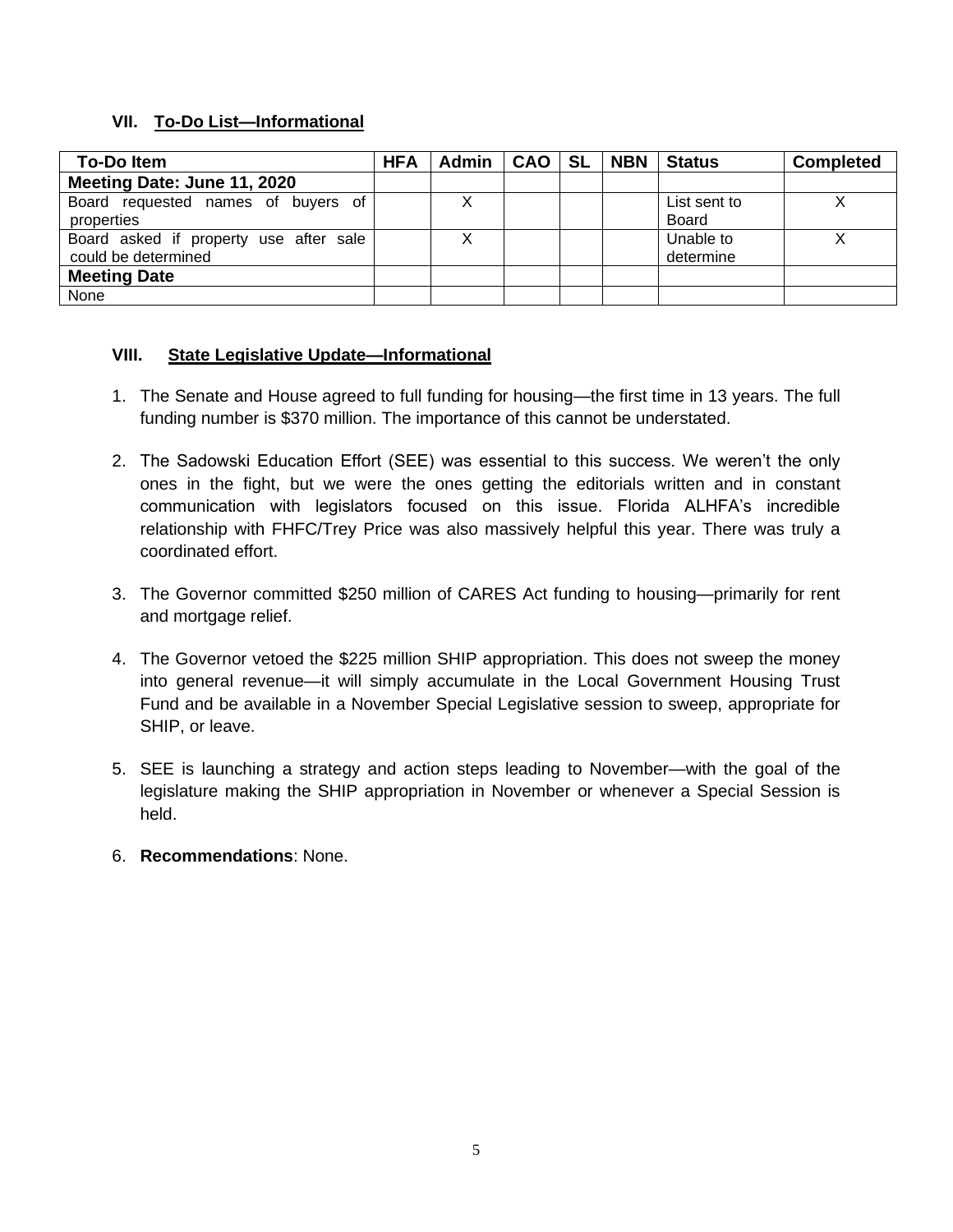# Appropriation of Housing Trust Fund Monies: \$387.0 Million

Revenue Estimate from January 2020 REC Conference + Trust Fund Balances

|                                                     | <b>FINAL BUDGET</b><br>FY 19-20 | <b>GOVERNOR</b> | <b>SENATE</b> | <b>HOUSE</b>  | <b>FINAL BUDGET</b><br>FY 20-21      |
|-----------------------------------------------------|---------------------------------|-----------------|---------------|---------------|--------------------------------------|
| <b>FHFC: SAIL &amp; other</b><br><b>FHFC</b>        | \$39,040,000                    | \$119,800,000   | \$119,800,000 | \$48,800,000  | \$115,000,000                        |
| <b>Line 2281</b><br><b>SHIP</b>                     | \$46,560,000                    | \$267,200,000   | \$267,200,000 | \$73,200,000  |                                      |
| <b>Line 2282</b>                                    |                                 |                 |               |               | \$225,000,000<br><b>VETOED</b>       |
| <b>Hurricane Housing</b>                            | \$65,000,000                    | \$0             | \$0           | \$25,000,000  | \$30,000,000                         |
| <b>Recovery Program</b>                             |                                 |                 |               |               |                                      |
| (SHIP-like program for                              |                                 |                 |               |               |                                      |
| <b>Hurricane Michael</b><br>disaster counties only) |                                 |                 |               |               |                                      |
| <b>Line 2282A</b>                                   |                                 |                 |               |               |                                      |
| <b>Rental Recovery Loan</b>                         | \$50,000,000                    | \$0             | \$0           | \$0           | \$0                                  |
| <b>Program (SAIL-like</b>                           |                                 |                 |               |               |                                      |
| program (for Hurricane                              |                                 |                 |               |               |                                      |
| <b>Michael disaster</b>                             |                                 |                 |               |               |                                      |
| counties only)<br><b>TOTAL HOUSING</b>              | \$200,600,000                   | \$387,000,000   | \$387,000,000 | \$147,000,000 | \$145,000,000                        |
|                                                     |                                 |                 |               |               |                                      |
| <b>SHTF SWEEP</b>                                   | \$10,000,000                    | \$0             | \$0\$         | \$65,000,000  | \$0                                  |
| <b>LGHTF SWEEP</b>                                  | \$115,000,000                   | \$0             | \$0\$         | \$135,000,000 | \$0                                  |
| <b>TOTAL SWEEP</b>                                  | \$125,000,000                   | \$0             | \$0           | \$200,000,000 | \$0                                  |
| <b>Unallocated SHTF</b>                             | \$300,000                       | \$0             |               |               | \$4,800,000                          |
| <b>Unallocated LGHTF</b>                            | \$7,060,000                     | \$0             |               | \$13,740,000  | $$12,200,000 + $225$<br>million veto |

## **Proviso/Back of the Bill for FHFC**

• Additional \$250,000 from GR to FHFC for Purpose Built Community through SAIL-VETOED

• \$20 million of HHRP for Hurricane Michael recovery distributed based on damage assessment/SHIP style program

• \$10 million of HHRP to FHFC for down payment assistance in Bay, Jackson, Gulf, Calhoun, Gadsden, Washington, Liberty, Franklin, Wakulla, Taylor & Holmes Counties

• \$500,000 from SHIP for Catalyst Training from SHIP-VETOED

• 10% of FHFC funds for competitive grant program for housing developments for persons with developmental disabilities